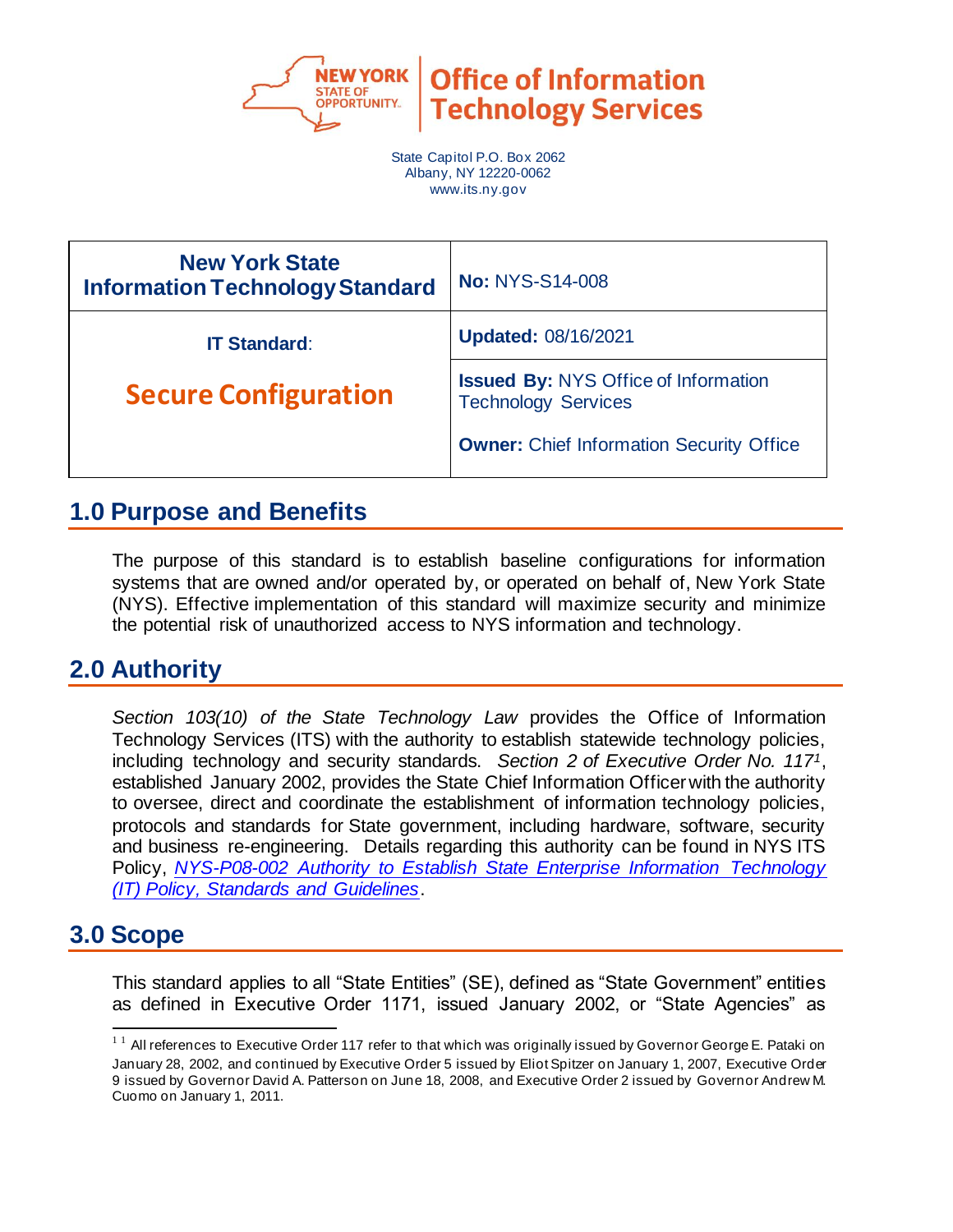defined in Section 101 of the State Technology Law including their employees, and all third parties (e.g., local governments, consultants, vendors, and contractors), that use or access any IT resource for which the SE has administrative responsibility, including systems managed or hosted by third parties on behalf of the SE. While an SE may adopt a different standard, it must include the requirements set forth in this one.

This standard applies to all information systems owned and/or operated by, or operated on behalf of, NYS. Lab systems, such as those used for digital forensics or research, may require special consideration, however, this standard must be applied unless doing so inhibits the core functions of these systems or is otherwise not technically feasible.

## **4.0 Information Statement**

Standard security configuration profiles are used to implement hardened configurations on information systems and improve their security. Profiles can include operating systems (OS), technology services, and software packages. These profiles must be based on one or more of the industry consensus guidelines listed below, in addition to the latest manufacturer or vendor security guidance. Alterations to the profile must be based on business need, NYS policy or standard, legal or regulatory compliance requirements, be developed in consultation with the SE Information Security Officer/designated security representative and be documented and retained for audit purposes.

- Industry Consensus Guidelines
- [Center for Internet Security \(CIS\)](https://www.cisecurity.org/cis-benchmarks/) Benchmarks
- [Defense Information Systems Agency \(DISA\) Standard Technical](https://public.cyber.mil/stigs/)  [Implementation Guidelines \(STIG\)](https://public.cyber.mil/stigs/)
- [National Institute of Science and Technology \(NIST\) National Checklist](https://www.nist.gov/programs-projects/national-checklist-program)  [Program](https://www.nist.gov/programs-projects/national-checklist-program)

The initial setup, software installation, system updates, patching, and security configuration of new systems must be performed in a secure environment isolated from other operational systems with minimal communication protocols enabled. Patch management must be implemented per the NYS-S15-001 Patch Management [Standard.](https://its.ny.gov/document/patch-management) 

Any changes to configurations and profiles must be formally identified, proposed, reviewed, analyzed for security impact, tested, and approved prior to implementation in accordance with the SE's change management procedures. Individuals conducting security impact analyses must possess the necessary skills and technical expertise to analyze the changes to information systems and the associated security ramifications.

Per the [NYS-S13-001 Secure System Development Lifecycle Standard,](https://its.ny.gov/document/secure-system-development-life-cycle-ssdlc-standard) SEs must maintain configuration management plans that define detailed processes and procedures for how configuration management is used in conjunction with secure system development life cycle activities at the system level. Configuration management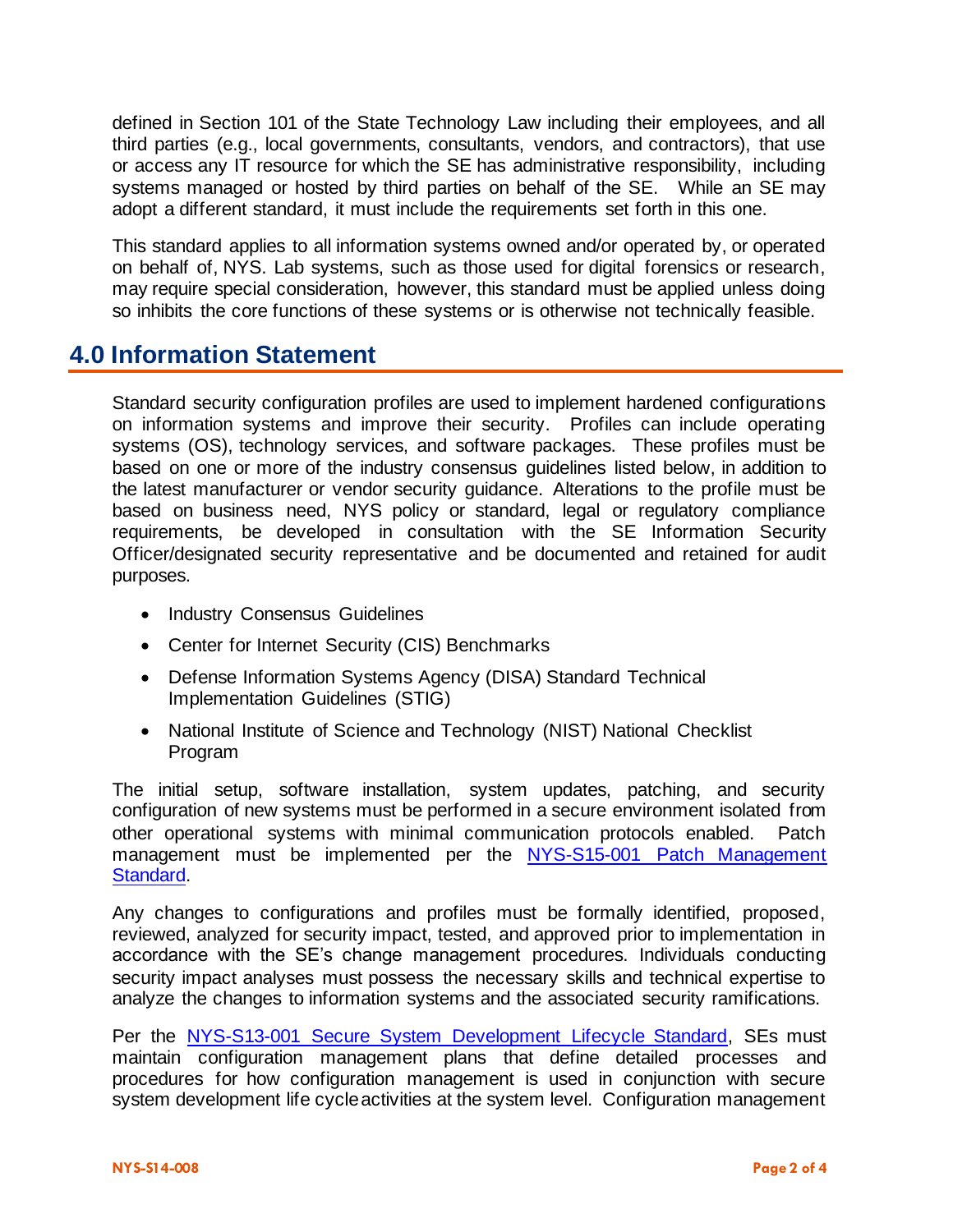plans must include a maintenance schedule to refine and update configurations and profiles to adhere to the latest industry standards and hardening guidelines. Refreshing profiles could be driven by an updated benchmark or from an SE's updated or new security requirements. Configuration management plans are typically developed during the development/acquisition phase of the secure system development life cycle but must be maintained throughout the system's lifespan.

A configuration monitoring process must be in place to ensure system integrity (e.g., identifying undiscovered or undocumented system components, misconfigurations, vulnerabilities, and unauthorized changes).

#### **5.0 Compliance**

This standard shall take effect upon publication. Compliance is required with all ITS policies and standards. ITS may amend its policies and standards at any time; compliance with amended policies and standards is required.

If compliance with this standard is not feasible or technically possible, or if deviation from this standard is necessary to support a business function, State Entities shall request an exception through the Chief Information Security Office [exception](about:blank) process.

## **6.0 Definitions of Key Terms**

Except for terms defined in this standard, all terms shall have the meanings found in [http://www.its.ny.gov/glossary.](http://www.its.ny.gov/glossary)

## **7.0 Contact Information**

Submit all inquiries and requests for future enhancements to the policy owner at:

**Chief Information Security Office Reference: NYS-S14-008 NYS Office of Information Technology Services 1220 Washington Avenue, Building 5 Albany, NY 12226 Telephone: (518) 242-5200 Email: [CISO@its.ny.gov](mailto:CISO@its.ny.gov)**

Statewide technology policies, standards, and guidelines may be found at the following website: <http://www.its.ny.gov/tables/technologypolicyindex>

## **8.0 Revision History**

This standard shall be reviewed at least once every year to ensure relevancy.